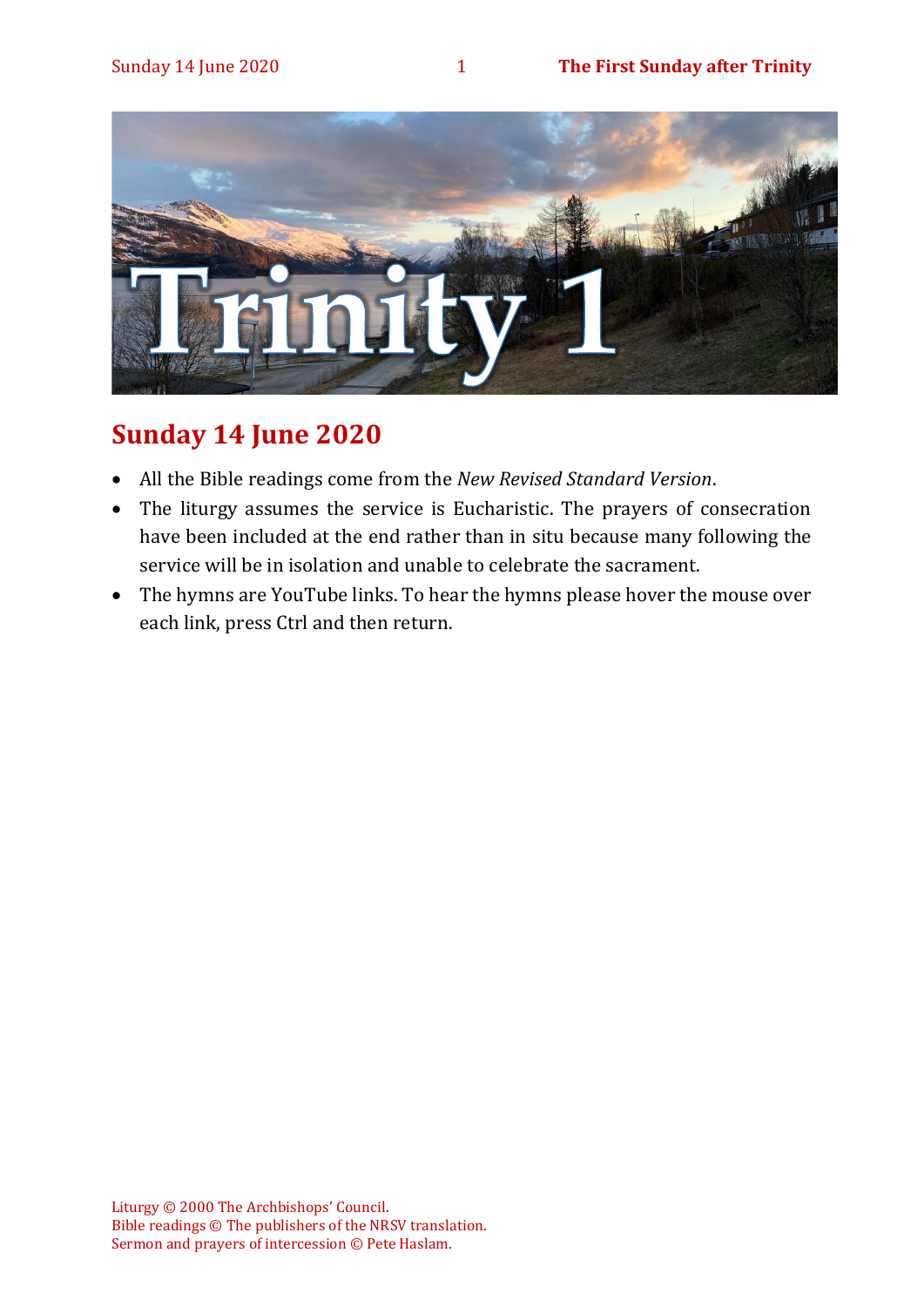# **Introduction and welcome**

HYMN 1 **[Take my life and let it be](https://www.youtube.com/watch?v=Gf11rReeWIs)** (please click on this link to hear the hymn)

# **The Welcome**

In the name of the Father, and of the Son, and of the Holy Spirit

All **Amen.**

The Lord be with you

All **And also with you.**

# **The Preparation**

All **Almighty God,**

**to whom all hearts are open, all desires known, and from whom no secrets are hidden: cleanse the thoughts of our hearts by the inspiration of your Holy Spirit, that we may perfectly love you, and worthily magnify your holy name; through Christ our Lord. Amen.**

Our Lord Jesus Christ said:

The first commandment is this: 'Hear, O Israel, the Lord our God is the only Lord. You shall love the Lord your God with all your heart, with all your soul, with all your mind, and with all your strength.'

And the second is this: 'Love your neighbour as yourself.'

There is no other commandment greater than these.

On these two commandments hang all the law and the prophets.

#### All **Amen. Lord, have mercy.**

God so loved the world that he gave his only Son Jesus Christ to save us from our sins, to be our advocate in heaven, and to bring us to eternal life. Therefore, let us confess our sins in penitence and faith, firmly resolved to keep God's commandments and to live in love and peace with all.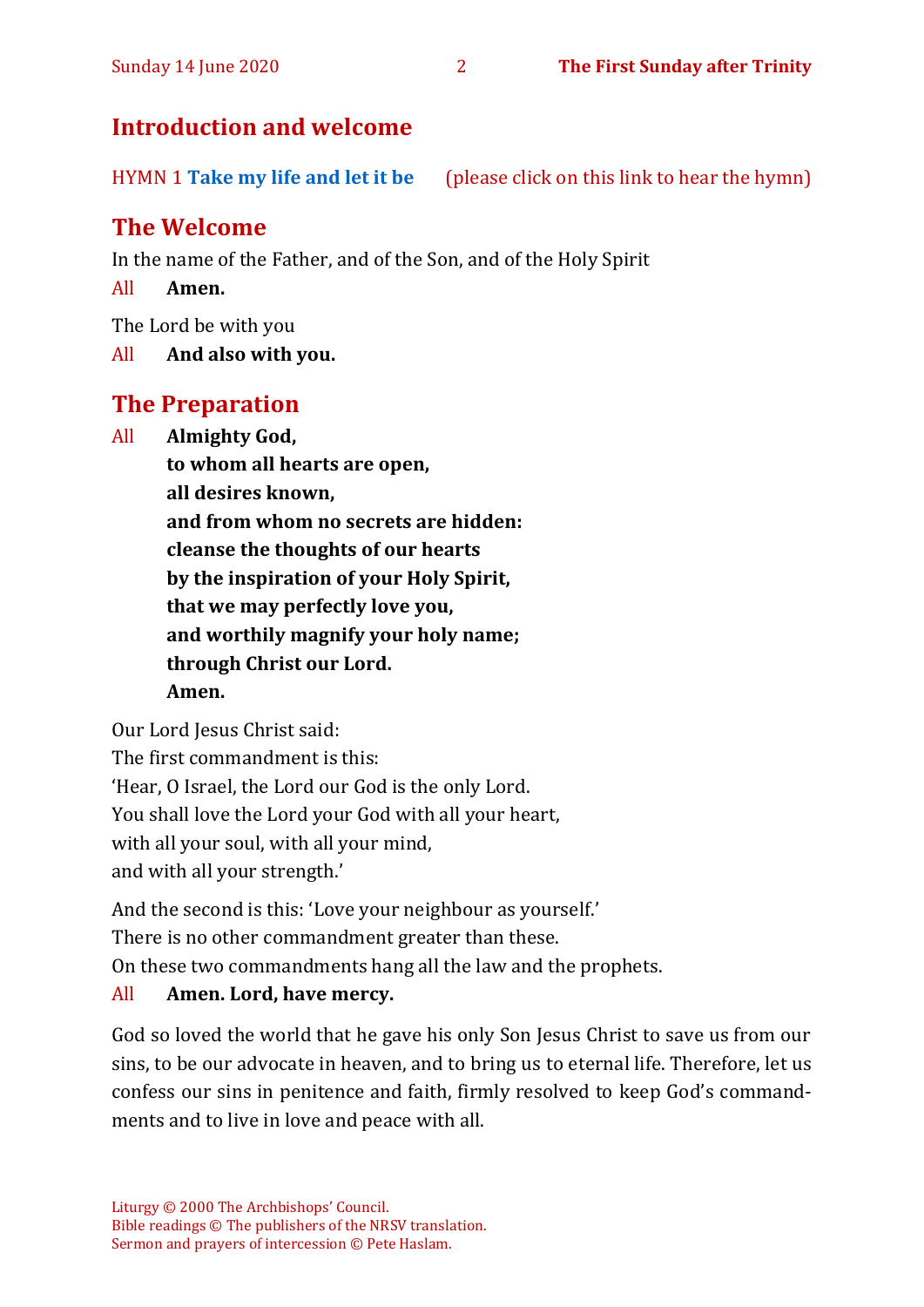All **Almighty God, our heavenly Father, we have sinned against you and against our neighbour in thought and word and deed, through negligence, through weakness, through our own deliberate fault. We are truly sorry and repent of all our sins. For the sake of your Son Jesus Christ, who died for us, forgive us all that is past and grant that we may serve you in newness of life to the glory of your name. Amen.**

Almighty God,

who forgives all who truly repent, have mercy upon you, pardon and deliver you from all your sins, confirm and strengthen you in all goodness, and keep you in life eternal; through Jesus Christ our Lord. All **Amen.**

# **The Gloria**

This version of the Gloria is sung to the tune of 'Cwm Rhondda'. Click **[here](about:blank)** for the tune.

All **Glory be to God in Heaven, Songs of joy and peace we bring, Thankful hearts and voices raising, To creation's Lord we sing. Lord we thank you, Lord we praise you, Glory be to God our King: Glory be to God our King.**

> **Lamb of God, who on our shoulders, Bore the load of this world's sin; Only Son of God the Father,**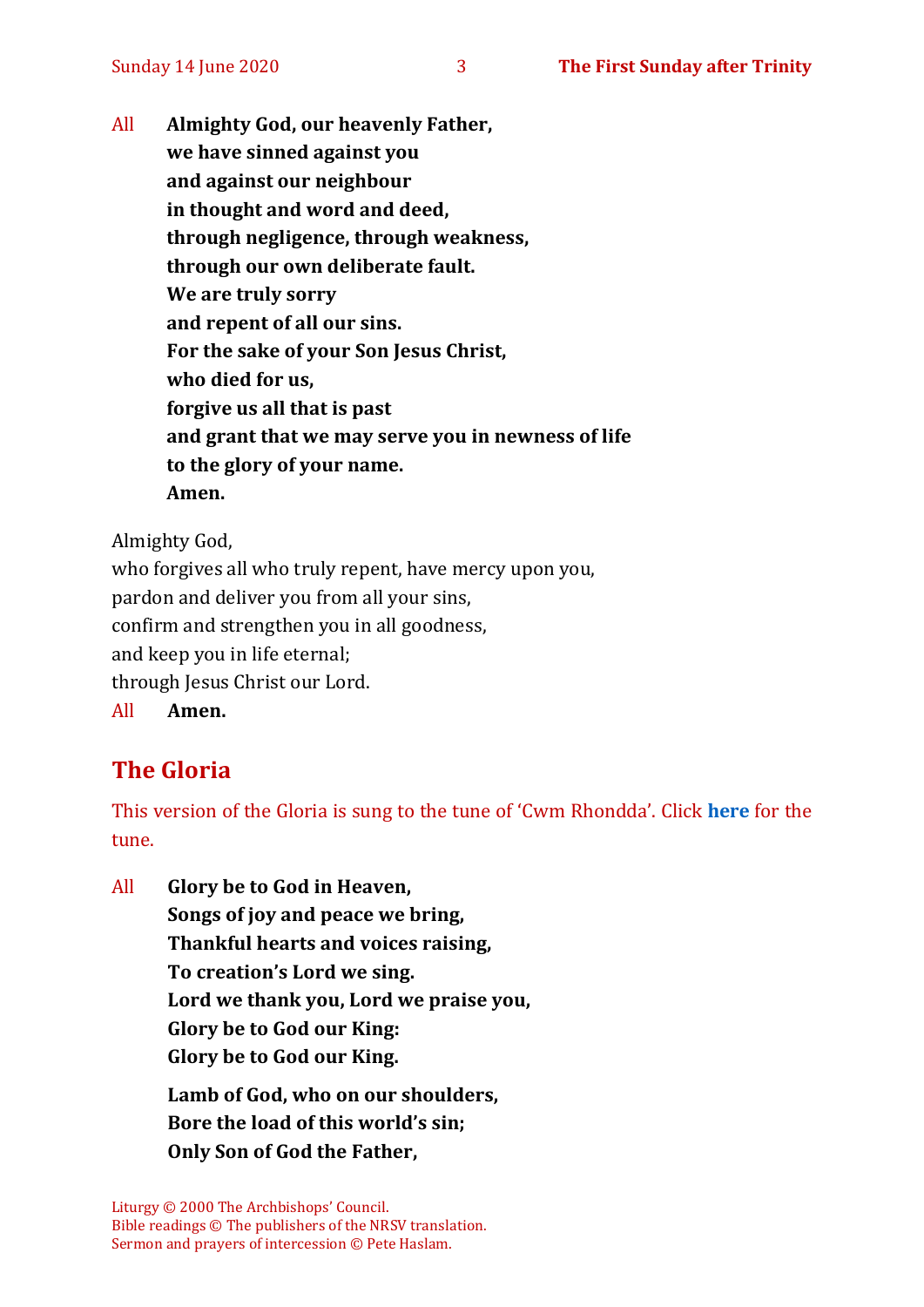**You have brought us peace within. Lord, have mercy, Christ have mercy, Now your glorious reign begin: Now your glorious reign begin.**

**You O Son of God are Holy, You we praise with one accord. None in heav'n or earth is like you, Only you are Christ the Lord. With the Father and the Spirit, Ever worshipped and adored: Ever worshipped and adored.**

# **The Collect for the First Sunday after Trinity**

God of truth, help us to keep your law of love and to walk in ways of wisdom, that we may find true life in Jesus Christ your Son. All **Amen.**

# **First reading**

A reading from the second book of Moses called Exodus

After the Israelites set out from Rephidim, they entered the Desert of Sinai, and Israel camped there in the desert in front of the mountain.

Then Moses went up to God, and the Lord called to him from the mountain and said, 'This is what you are to say to the descendants of Jacob and what you are to tell the people of Israel: "You yourselves have seen what I did to Egypt, and how I carried you on eagles" wings and brought you to myself. Now if you obey me fully and keep my covenant, then out of all nations you will be my treasured possession. Although the whole earth is mine, you will be for me a kingdom of priests and a holy nation.' These are the words you are to speak to the Israelites.'

So Moses went back and summoned the elders of the people and set before them all the words the Lord had commanded him to speak. The people all responded together, 'We will do everything the Lord has said.' So Moses brought their answer back to the Lord.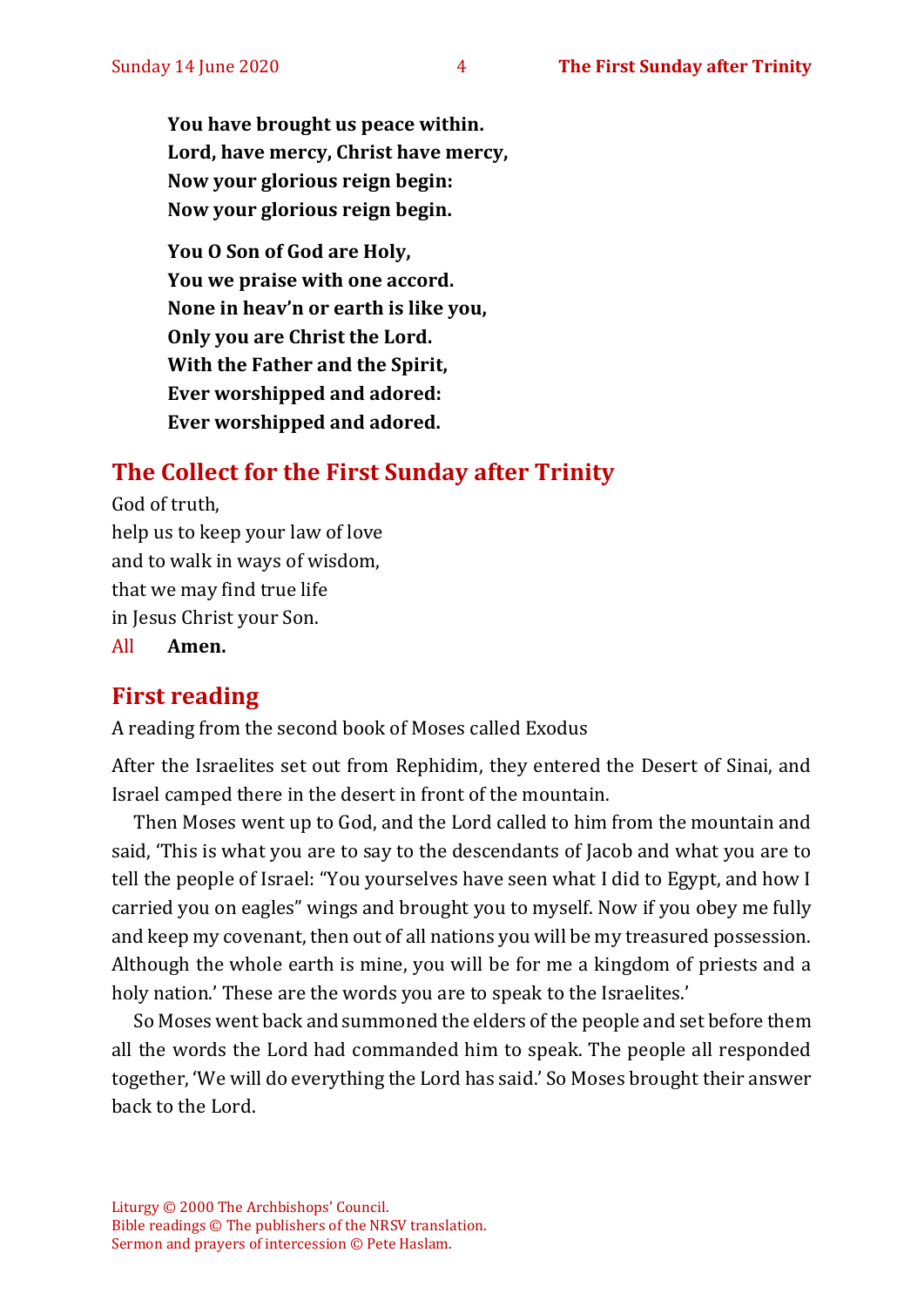The Lord said to Moses, 'I am going to come to you in a dense cloud, so that the people will hear me speaking with you and will always put their trust in you.' *Exodus 19:2–9a*

This is the Word of the Lord All **Thanks be to God.**

# **Second reading**

A reading from St Paul's Letter to the Romans

Therefore, since we have been justified through faith, we have peace with God through our Lord Jesus Christ, through whom we have gained access by faith into this grace in which we now stand. And we boast in the hope of the glory of God. Not only so, but we also glory in our sufferings, because we know that suffering produces perseverance; perseverance, character; and character, hope. And hope does not put us to shame, because God's love has been poured out into our hearts through the Holy Spirit, who has been given to us.

You see, at just the right time, when we were still powerless, Christ died for the ungodly.Very rarely will anyone die for a righteous person, though for a good person someone might possibly dare to die. But God demonstrates his own love for us in this: While we were still sinners, Christ died for us. *Romans 5:1–8*

This is the Word of the Lord

All **Thanks be to God.**

HYMN 2 **[Freely freely \(God forgave my sin\)](https://www.youtube.com/watch?v=SFV0OVeKdlw)** (click on this link to hear the hymn)

# **Gospel reading**

Hear the Gospel of our Lord Jesus Christ according to John

#### All **Glory to you O Lord.**

Jesus went through all the towns and villages, teaching in their synagogues, proclaiming the good news of the kingdom and healing every disease and sickness. When he saw the crowds, he had compassion on them, because they were harassed and helpless, like sheep without a shepherd. Then he said to his disciples, 'The harvest is plentiful but the workers are few.Ask the Lord of the harvest, therefore, to send out workers into his harvest field.'

Jesus called his twelve disciples to him and gave them authority to drive out impure spirits and to heal every disease and sickness. These are the names of the twelve apostles: first, Simon (who is called Peter) and his brother Andrew; James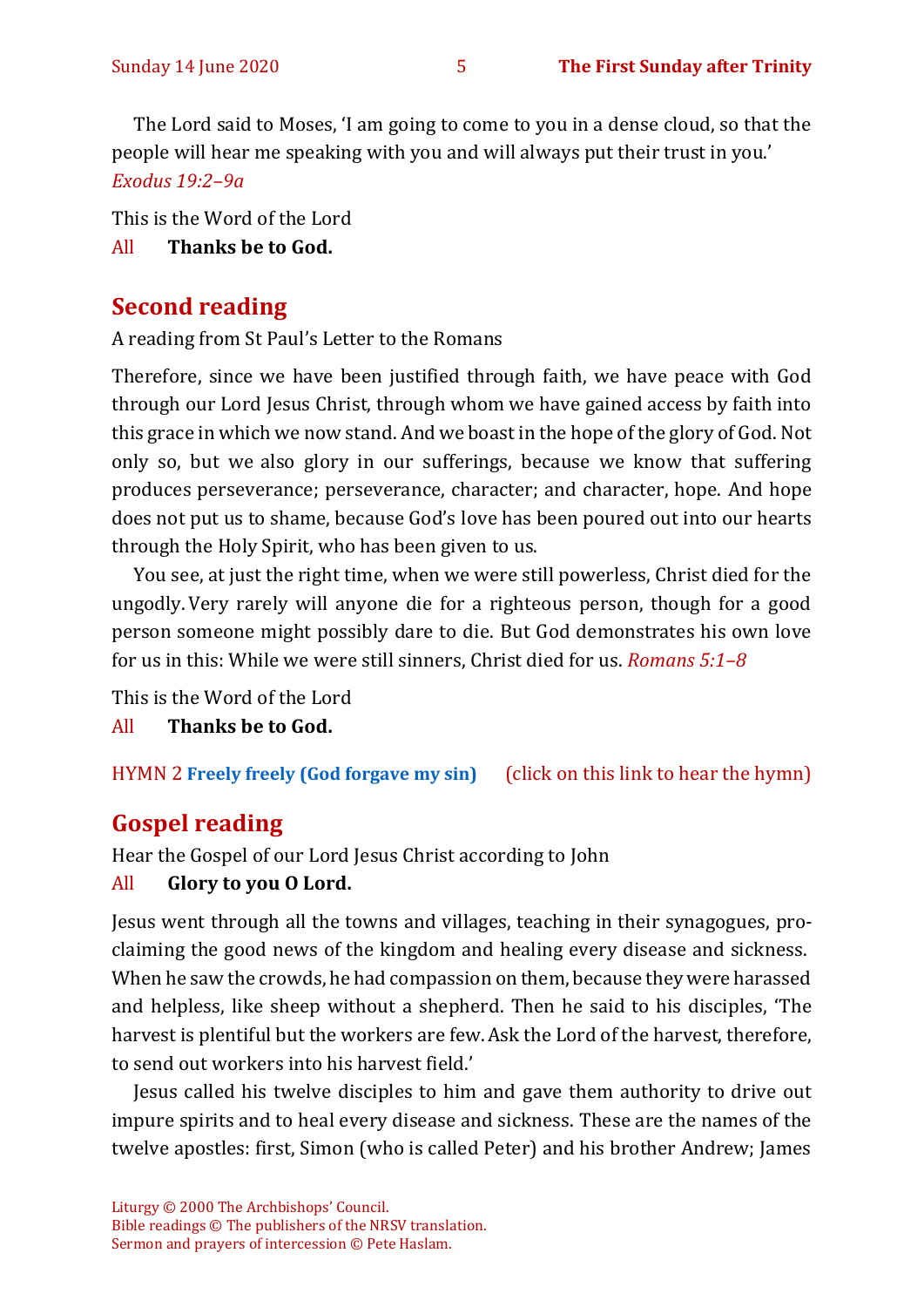son of Zebedee, and his brother John; Philip and Bartholomew; Thomas and Matthew the tax collector; James son of Alphaeus, and Thaddaeus; Simon the Zealot and Judas Iscariot, who betrayed him. These twelve Jesus sent out with the following instructions: 'Do not go among the Gentiles or enter any town of the Samaritans. Go rather to the lost sheep of Israel. As you go, proclaim this message: 'The kingdom of heaven has come near.' Heal the sick, raise the dead, cleanse those who have leprosy, drive out demons. Freely you have received; freely give. *Matthew 9:35—10:8*

This is the Gospel of the Lord

#### All **Praise to you O Christ.**

#### **Sermon**

One theme of our Gospel reading today is Discipleship. And one of the main characteristics of discipleship is compassion. When we look at Jesus, his chief trait was his compassion. Compassion is what impelled him in all of his actions. The literal meaning of the word compassion means 'to suffer with', *com*-passion. When we feel compassion towards someone, we sense the pain and hardship they're experiencing. It's like we're putting ourselves in their shoes. Their trial becomes our trial. Their suffering becomes our suffering.

The verses we heard from Matthew describe Jesus going about his ministries. He's travelling from town to town. Everywhere he goes, he teaches in the synagogues. And healing is a big part of his ministry, too. Matthew says that Jesus healed every disease and infirmity. As Jesus gazed out at the people gathered about him, Matthew says he was filled with compassion. Their pain, their loneliness, their grief, it all became his. He saw just how harassed and helpless they were. His response to their plight was loving compassion.

Compassion forms the backbone of Jesus' mission. It was compassion that compelled him to take on our human flesh in the first place. And compassion prompted him to pour himself out to death on a cross. As Disciples of Christ, the church is compelled to be of the same mind as Christ. From his mind to our hearts. And throughout every generation, compassion has been the calling of Christ's church. The theologian, Jürgen Moltmann said, 'The Church exists for Christ's sake.' As the church, Christ's compassion becomes our chief endeavour. Just as he was moved by compassion and acted from that compassion, we do, too.

We see this happening in the passage we heard from the book of Acts. The young church in Antioch perceives that a severe famine is about to strike. When they hear about the looming famine, their hearts are filled with compassion for their fellow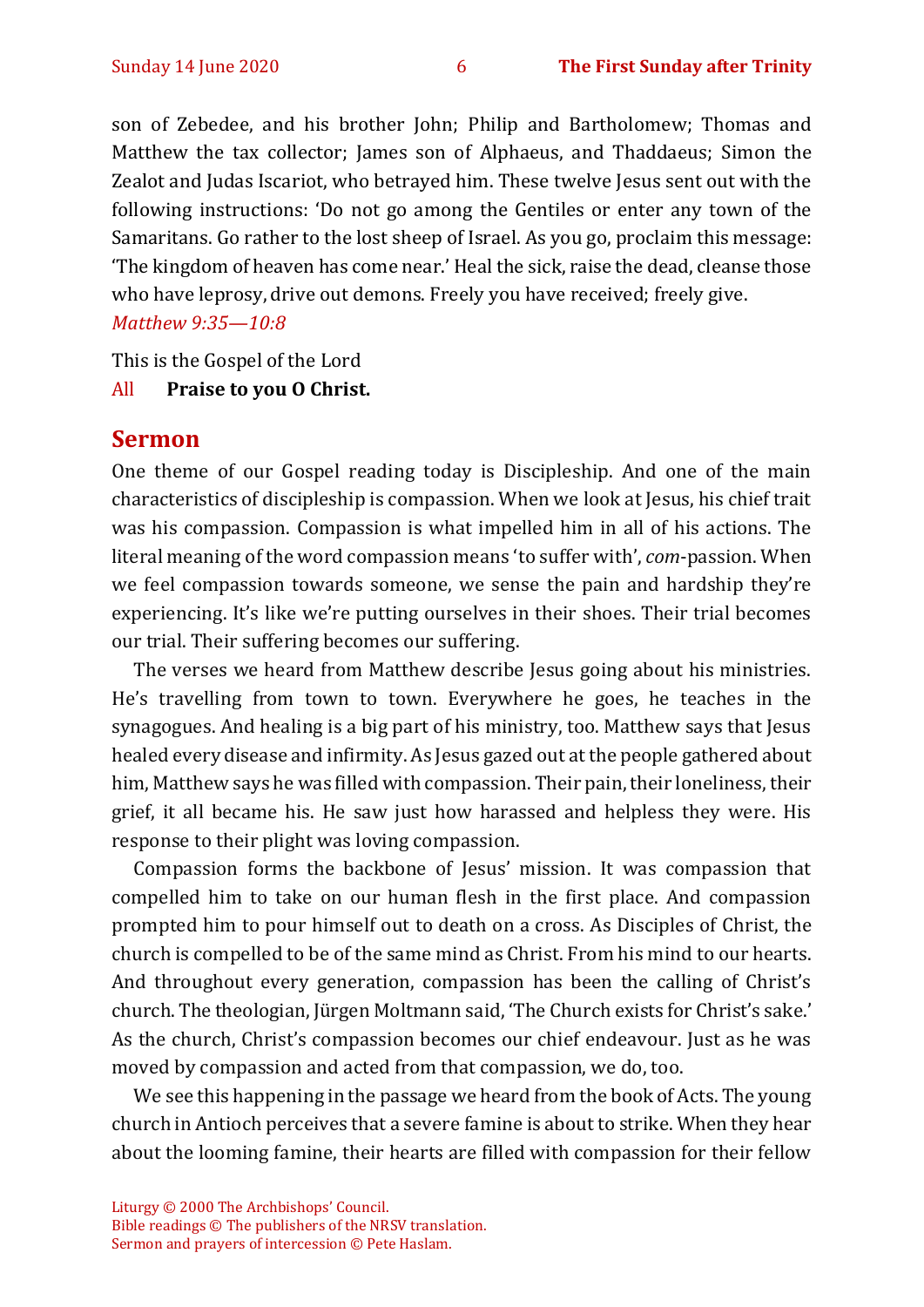Christians in Judea. Why Judea in particular, we don't know. Something must have rendered the community there more vulnerable to an impending famine. The community in Antioch responds with a servant's heart. They determine to take up a collection to send relief. Each gives according to their ability.

In each generation, the church has continued to respond to times of need with a servant's heart. We currently find ourselves right in the middle of such a time with the Covid-19 outbreak. Compassion calls to us. It calls us to respond with a servant's heart.

And we see examples of servant hearts all around us. And each person responds according to their ability:

- Medical workers who tirelessly treat patients
- Researchers working towards treatments and vaccines
- Governments of every country working to do whatever is in their powers to keep the public safe
- Truckers who ship vital goods from place to place
- Factory workers willing to work extra shifts in order to meet the demand for goods
- Neighbours keeping track of one another
- Volunteers reaching out to feed the hungry and help the vulnerable
- And everyone following practices to curtail the spread of the virus

A servant sees the needs of the neighbour. In doing so, the welfare of our neighbour becomes our chief concern. Just like Jesus said, we lose ourselves but we gain our neighbour. Oddly, this loss brings us back to ourselves. In losing ourselves, we find our self. But not the same self we were before. No, this time we discover our self, transformed by the mind of Christ.

The early church found they had a need for people to see to the daily needs of their community. They needed people to oversee the hunger program to feed the widows among them. So they appointed Deacons. The church has been served by deacons ever since then. The traditional mark of a deacon is a towel. Think of a waiter. When they come to your table, they frequently have a towel. Maybe it's over their arm, or maybe it's tucked through the tie on their apron. That towel is the mark of their service.

So I ask: what is your towel? How has God called you to serve? As Disciples of Christ, may we each be blessed with a servant's heart. Amen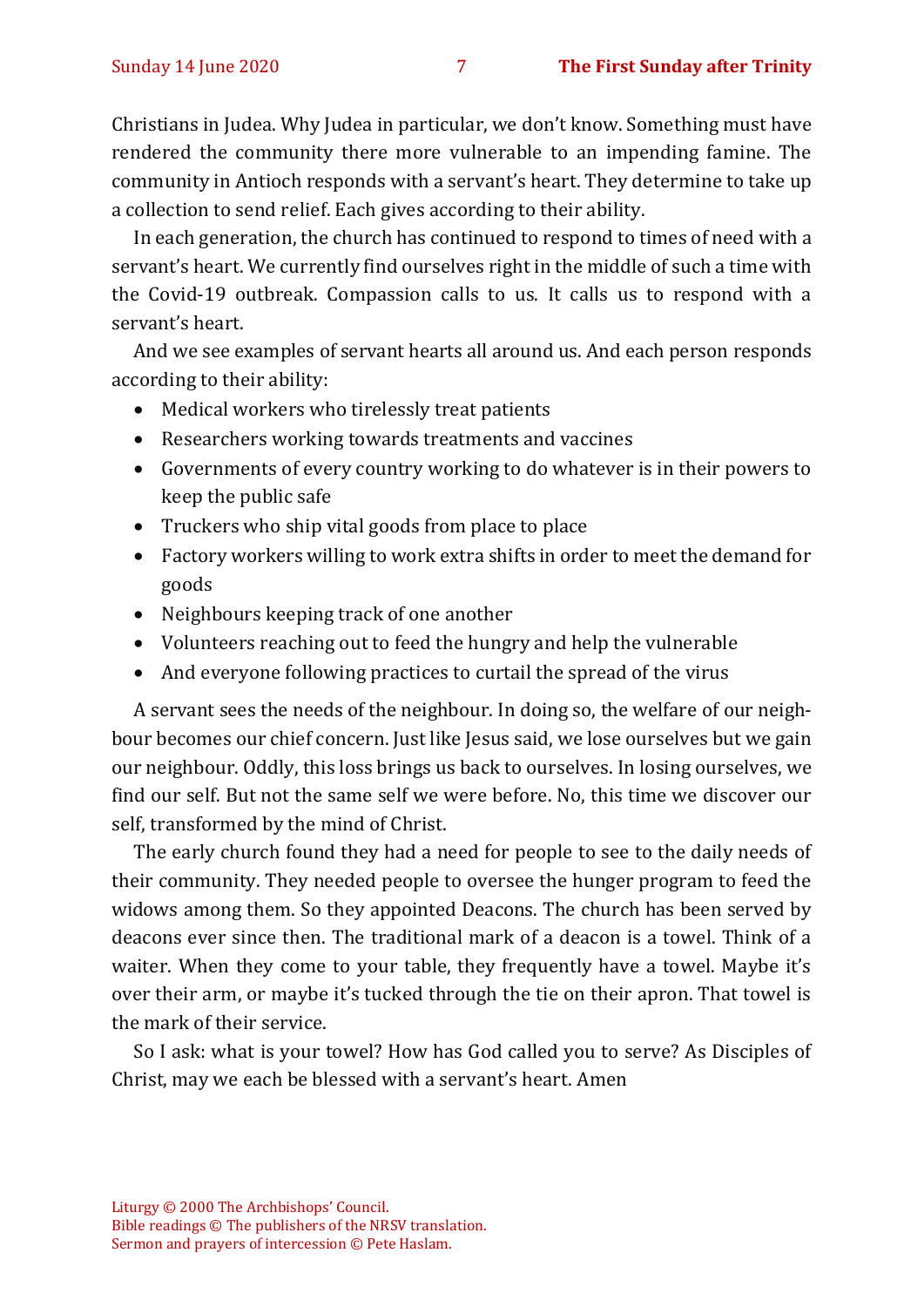# **The Creed**

Do you believe and trust in God the Father, the source of all being and life, the one for whom we exist?

#### All **We believe and trust in him.**

Do you believe and trust in God the Son, who took our human nature, died for us and rose again? All **We believe and trust in him.**

Do you believe and trust in God the Holy Spirit, who gives life to the people of God and makes Christ known in the world?

All **We believe and trust in him.**

This is the faith of the Church.

All **This is our faith. We believe and trust in one God, Father, Son and Holy Spirit. Amen.**

## **Prayers of intercession**

Almighty God, we ask you guide your Church especially when differences among us seem to threaten our very existence. We face each other, but often do not see the face. We too easily make 'an other' of one another. Help us now to look again, to see Jesus in the face and to recognise hopes, aspirations and desires.

*(short silence)*

Lord in your Mercy,

#### All **Hear our prayer**

Creator God, we are part of the tensions and injustices of the world: heal the resentment between people, and intervene in the world's conflicts. Help us to walk humbly with you at our side and when we come to the crossroads and have to choose which way to go lead us down the path of justice and righteousness whilst steering us away from the road that leads to selfishness and sin.

*(short silence)*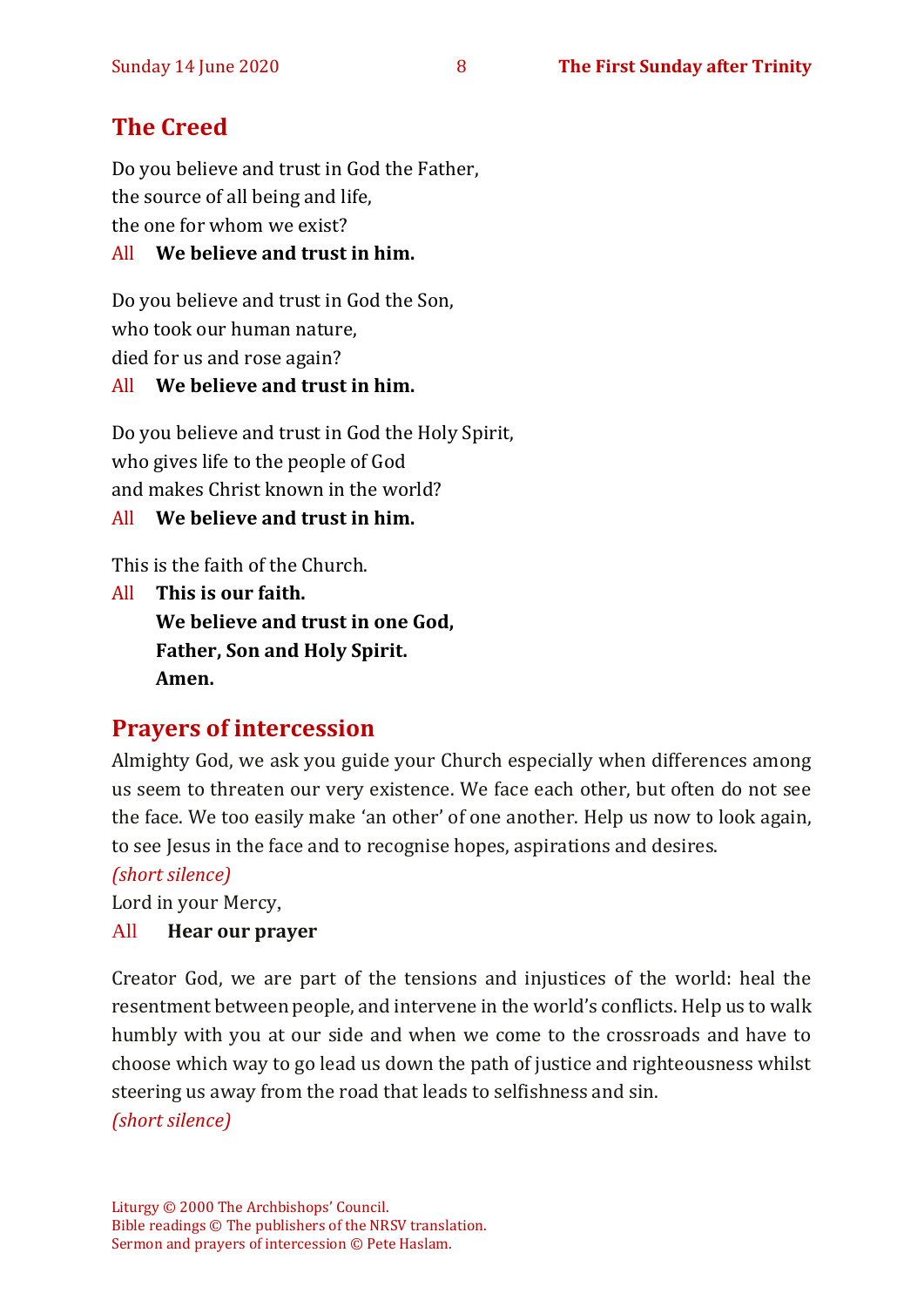Lord in your Mercy,

#### All **Hear our prayer**

Father God, help us to be gentle, with others and with ourselves. Give us, we pray, the calm that makes for consideration and the respect for others that makes us courteous. Take from us hard words and the cynical look. Let us be to others as we would wish them to be to us and, when we fail, forgive us and when they fail, heal us.

#### *(short silence)*

Lord in your Mercy,

#### All **Hear our prayer**

Caring God, we pray for all those who are afflicted by physical, emotional or mental illness especially the problems caused by the on-going Covid-19 pandemic. Help them to keep their eyes fixed on you and give them the courage to face the trials and temptations that may come. Especially we pray for anyone known to us.

#### *(short silence)*

Lord in your Mercy,

#### All **Hear our prayer**

Holy God, your love reaches beyond the grave. At the end of our days on earth be with us and with those we love and with those whom we love and have gone before us. We pray now for those who have recently died both Corona related and from other causes and for those bereaved by their passing.

#### *(short silence)*

Lord in your Mercy,

#### All **Hear our prayer**

Gracious God, we thank you for hearing our prayers and as we move into the coming week help us to remember our Saviour's words as he sent his disciples out into the world 'As you go, proclaim the good news, the Kingdom of Heaven has come near'.

#### **Merciful Father,**

All **accept these prayers for the sake of your Son, our Saviour Jesus Christ. Amen.**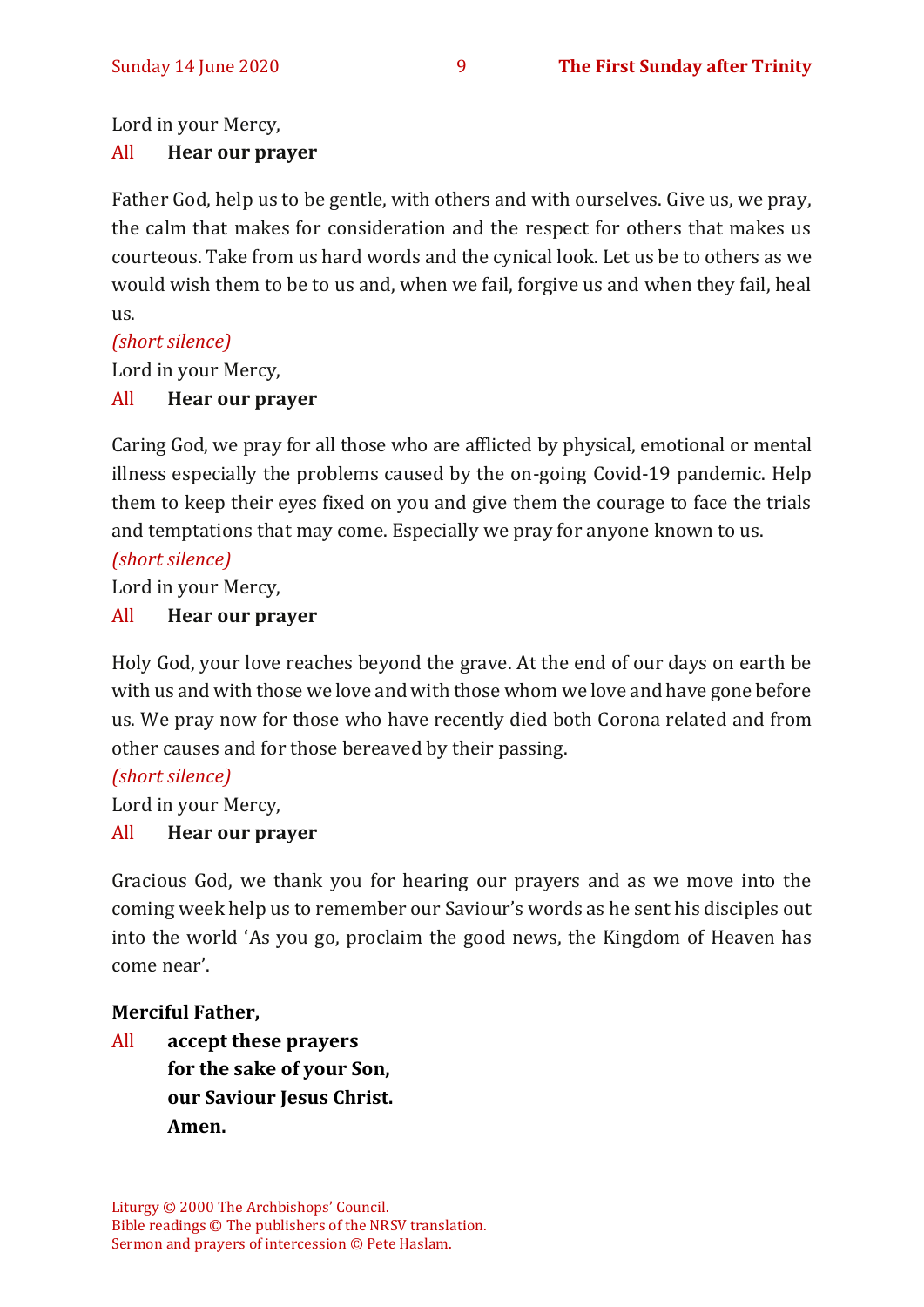# **The peace**

The fruit of the Spirit is love, joy and peace.

The peace of the Lord be always with you,

All **And also with you.**

# HYMN 3 **[Tell out my soul](https://www.youtube.com/watch?v=eqwoqRo9N6E)** (please click on this link to hear the hymn)

The liturgy of the Communion Service appears below

# The Dismissal

The Lord bless you and keep you. The Lord make his face to shine upon you and be gracious to you. The Lord lift up the light of his countenance upon you and give you his peace; and the blessing of God the Almighty: Father, Son, and Holy Spirit, be with you now and remain with you always. All **Amen.**

#### HYMN 4 **[Lord of all hopefulness](https://www.youtube.com/watch?v=9-D_aT8CXyc)** (please click on this link to hear the hymn)

Go in peace to love and serve the Lord.

All **In the name of Christ. Amen.**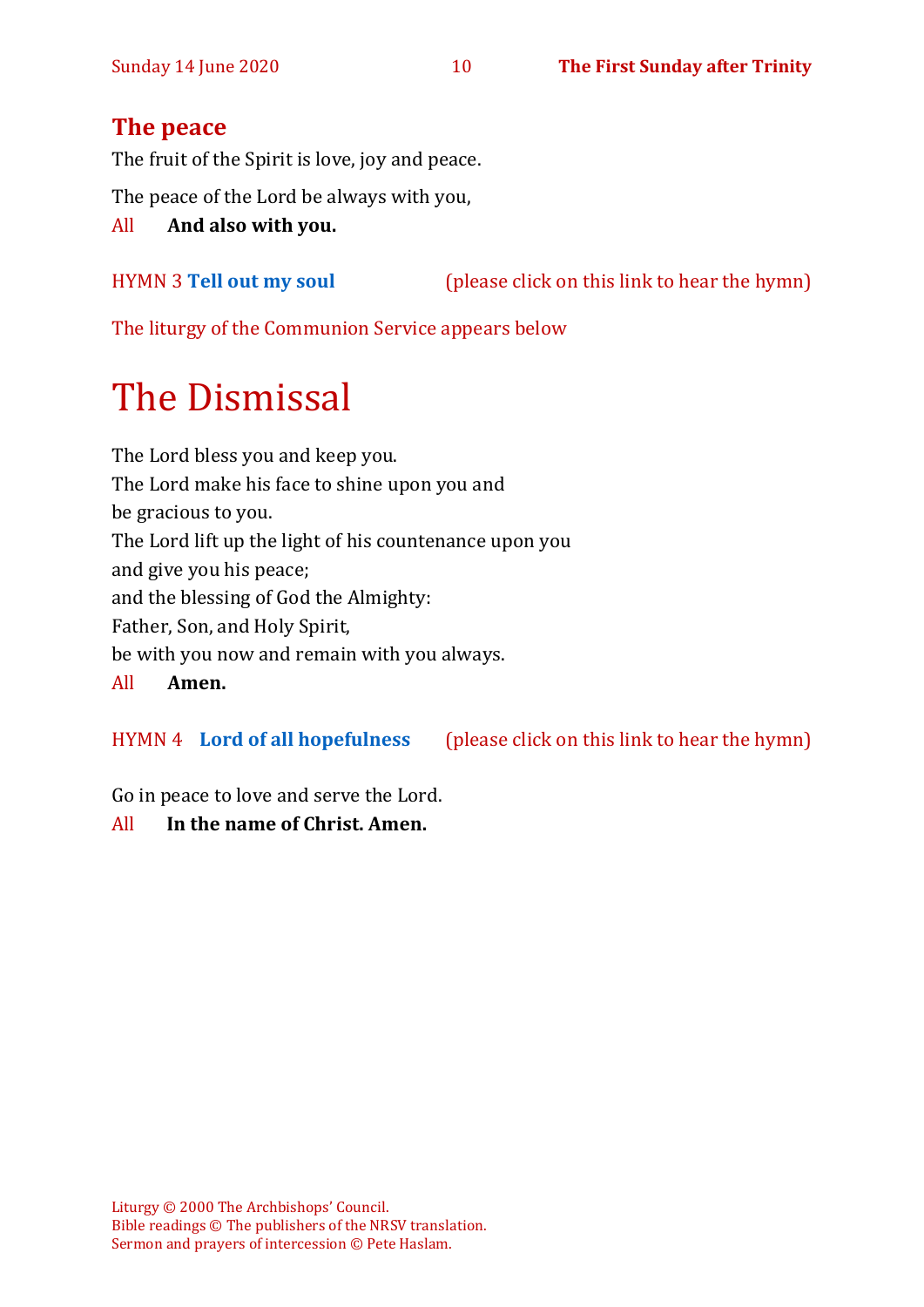# The Liturgy of the Sacrament

# Eucharistic Prayer (prayer E)

The Lord be with you

### All **and also with you.**

Lift up your hearts.

#### All **We lift them to the Lord.**

Let us give thanks to the Lord our God.

### All **It is right to give thanks and praise.**

Father, you made the world and love your creation. You gave your Son Jesus Christ to be our Saviour. His dying and rising have set us free from sin and death. And so we gladly thank you, with saints and angels praising you, and saying,

All **Holy, holy, holy Lord, God of power and might, heaven and earth are full of your glory. Hosanna in the highest. Blessed is he who comes in the name of the Lord. Hosanna in the highest.**

We praise and bless you, loving Father, through Jesus Christ, our Lord; and as we obey his command, send your Holy Spirit, that broken bread and wine outpoured may be for us the body and blood of your dear Son.

On the night before he died he had supper with his friends and, taking bread, he praised you. He broke the bread, gave it to them and said: Take, eat; this is my body which is given for you; do this in remembrance of me.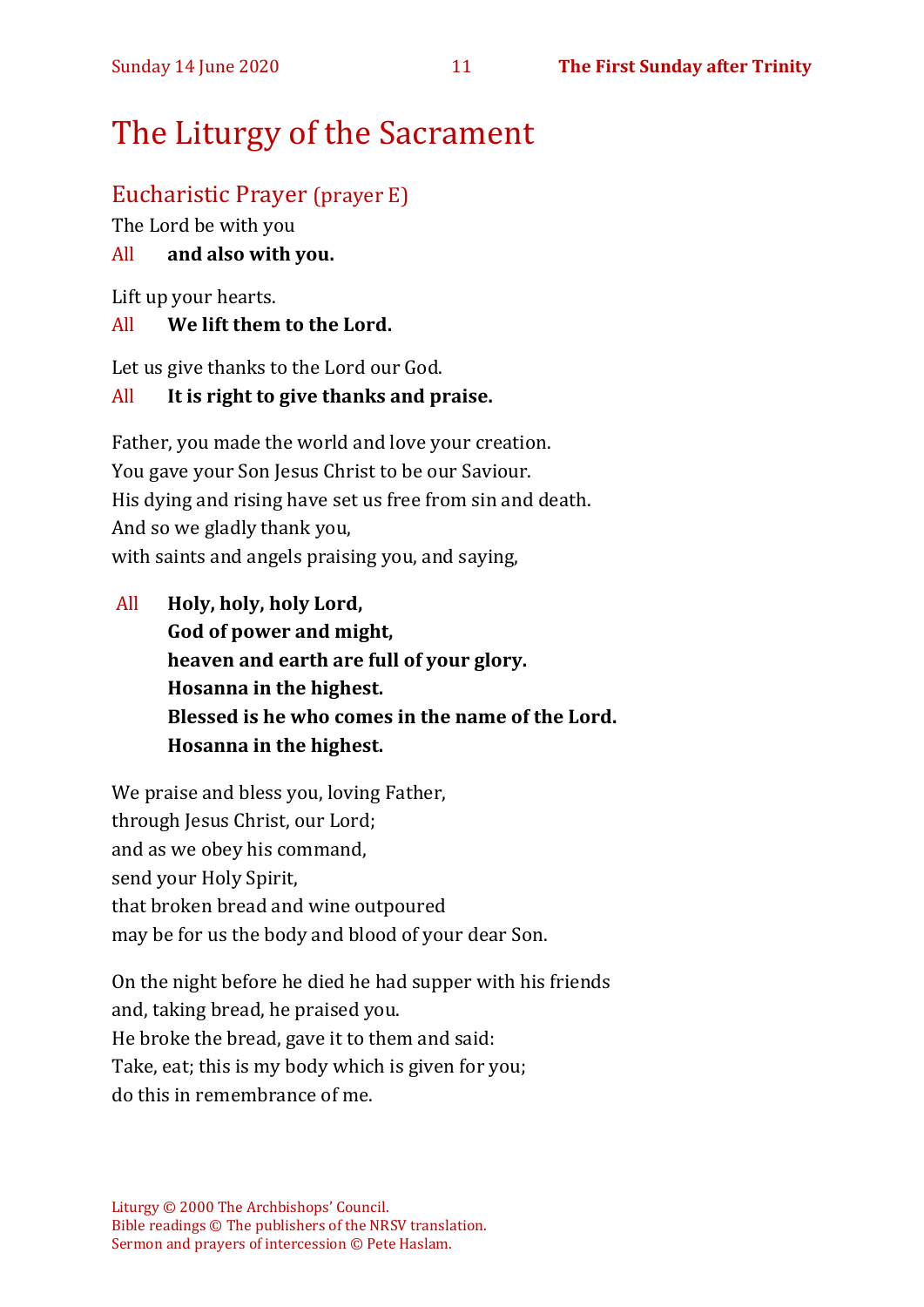When supper was ended he took the cup of wine. Again he praised you, gave it to them and said: Drink this, all of you; this is my blood of the new covenant, which is shed for you and for many for the forgiveness of sins. Do this, as often as you drink it, in remembrance of me.

So, Father, we remember all that Jesus did, in him we plead with confidence his sacrifice made once for all upon the cross.

Bringing before you the bread of life and cup of salvation, we proclaim his death and resurrection until he comes in glory.

Great is the mystery of faith:

All **Christ has died. Christ is risen. Christ will come again.**

Lord of all life, help us to work together for that day when your kingdom comes and justice and mercy will be seen in all the earth.

Look with favour on your people, gather us in your loving arms and bring us with all the saints to feast at your table in heaven.

Through Christ, and with Christ, and in Christ, in the unity of the Holy Spirit, all honour and glory are yours, O loving Father, for ever and ever.

#### All **Amen.**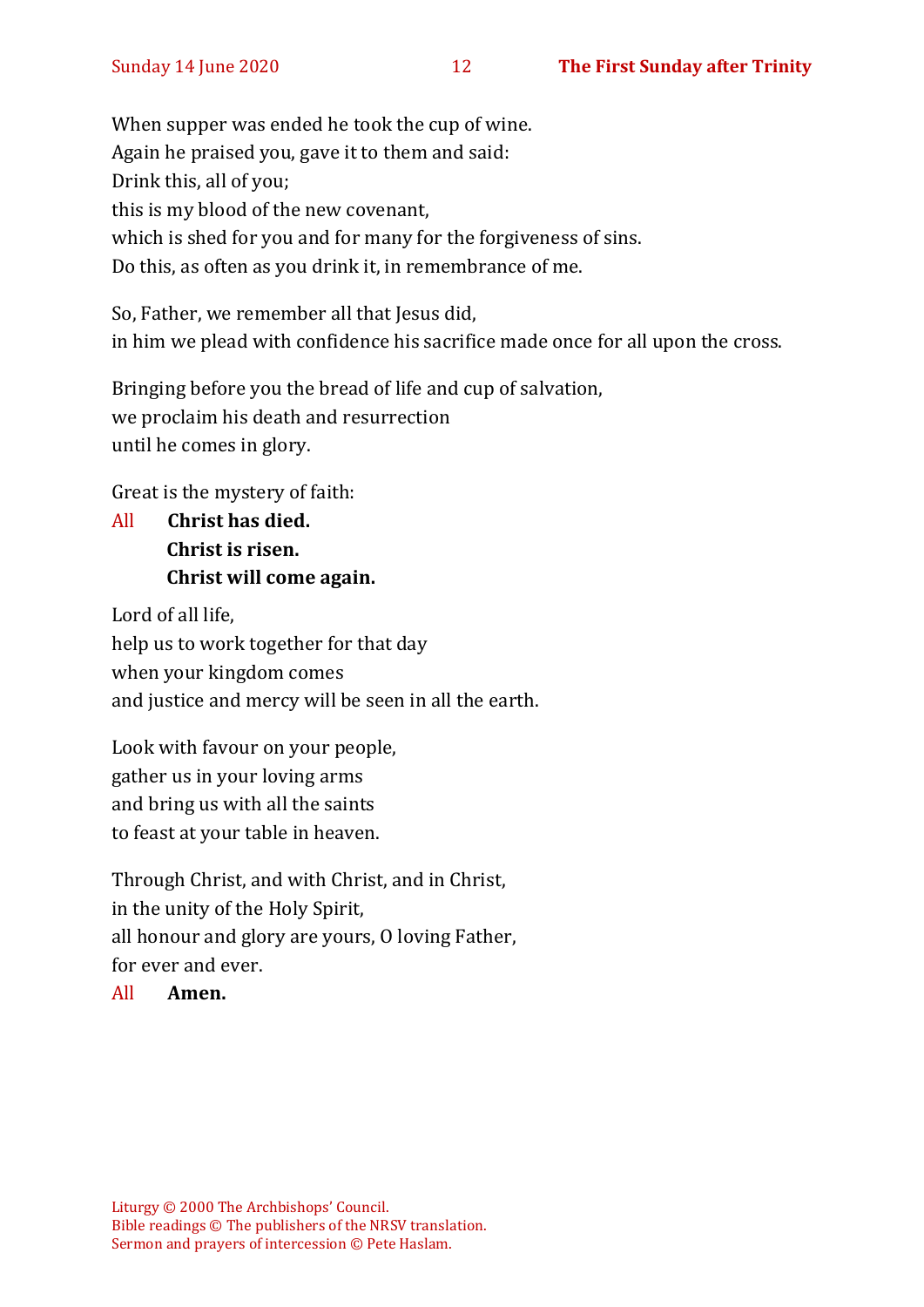## The Lord's Prayer

As our Saviour taught us, so we pray

All **Our Father in heaven, hallowed be your name, your kingdom come, your will be done, on earth as in heaven. Give us today our daily bread. Forgive us our sins as we forgive those who sin against us. Lead us not into temptation but deliver us from evil. For the kingdom, the power, and the glory are yours**

**now and for ever. Amen.**

# Breaking of the Bread

We break this bread to share in the body of Christ.

All **Though we are many, we are one body, because we all share in one bread.**

All **Lamb of God,**

**you take away the sin of the world, have mercy on us.**

**Lamb of God, you take away the sin of the world, have mercy on us.**

**Lamb of God, you take away the sin of the world, grant us peace.**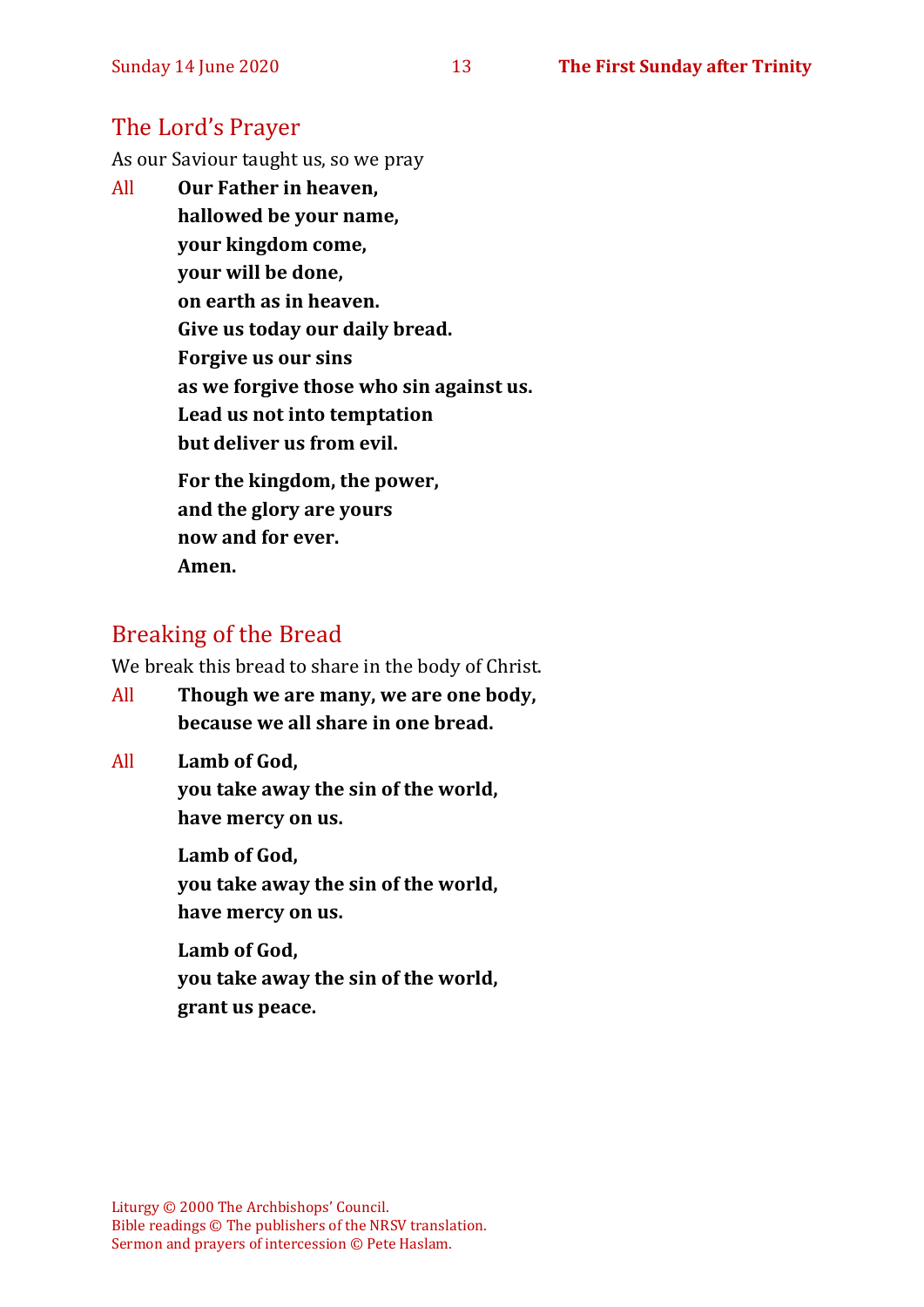Draw near with faith. Receive the body of our Lord Jesus Christ which he gave for you, and his blood which he shed for you. Eat and drink in remembrance that he died for you, and feed on him in your hearts by faith with thanksgiving.

All **We do not presume to come to this your table, merciful Lord, trusting in our own righteousness, but in your manifold and great mercies. We are not worthy so much as to gather up the crumbs under your table. But you are the same Lord whose nature is always to have mercy. Grant us therefore, gracious Lord, so to eat the flesh of your dear Son Jesus Christ and to drink his blood, that our sinful bodies may be made clean by his body and our souls washed through his most precious blood, and that we may evermore dwell in him, and he in us. Amen.**

Communion is distributed.